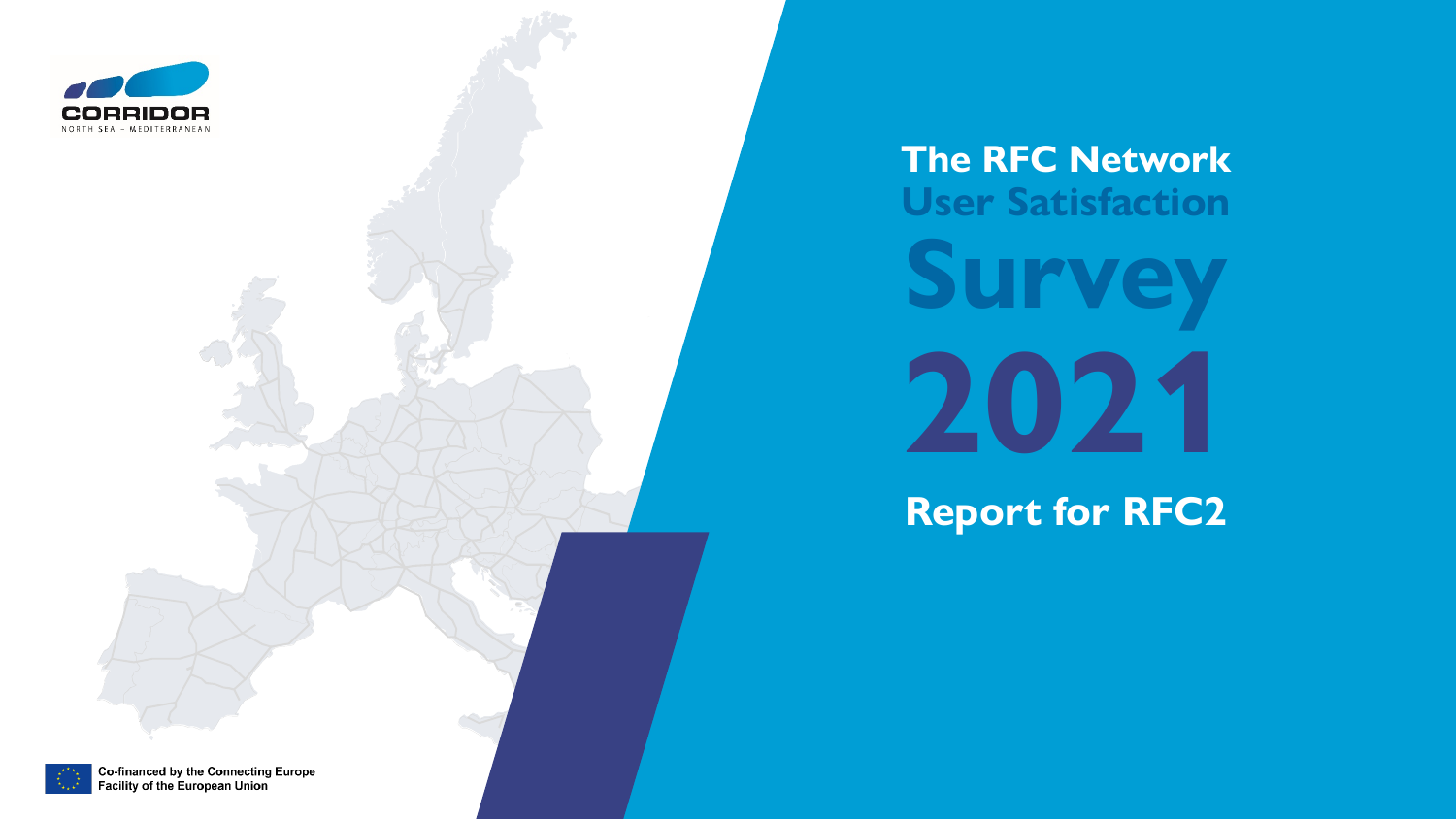#### RFC USER SATISFACTION SURVEY 2021

#### **CONTENT**

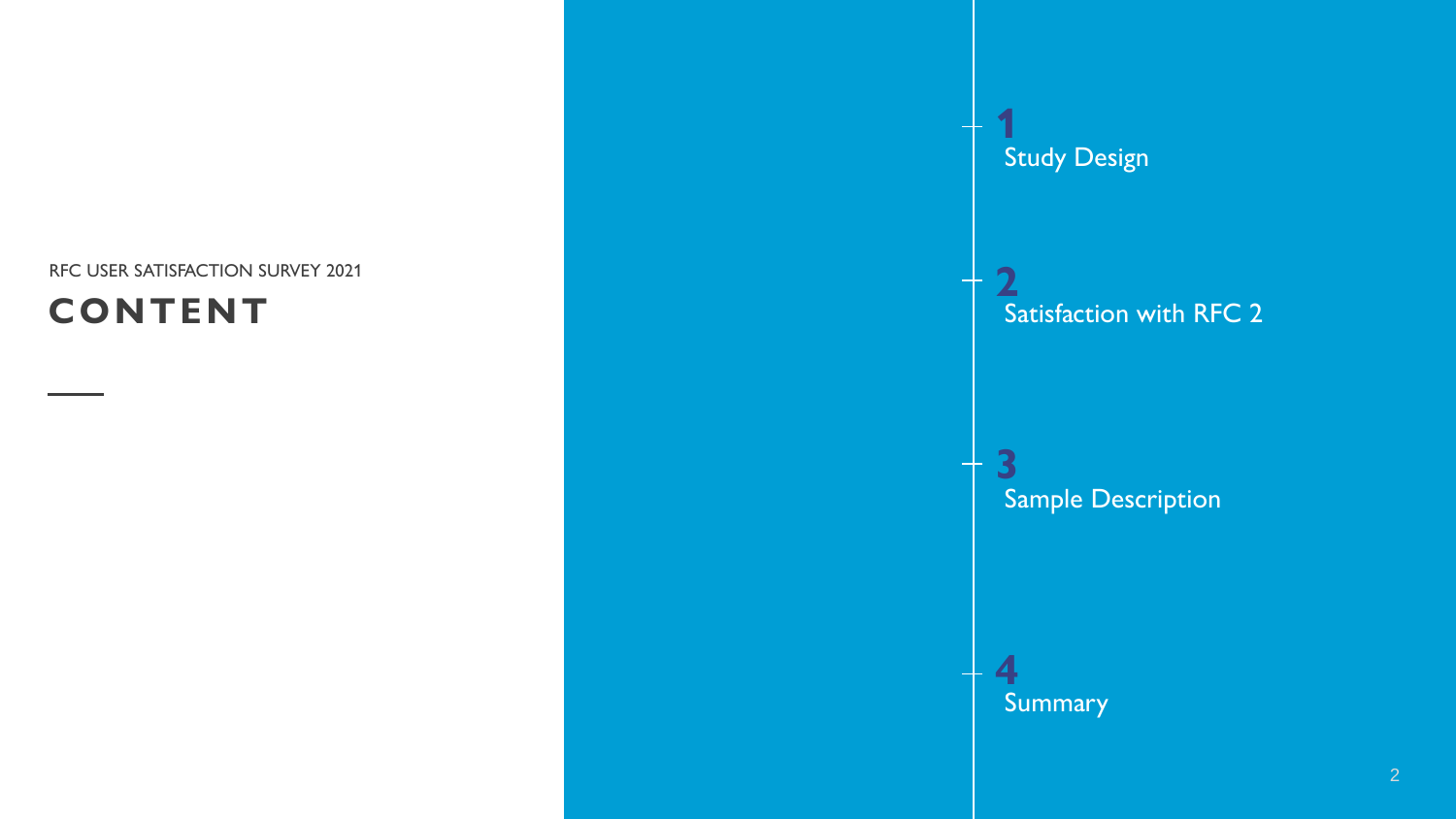#### **01 STUDY DESIGN**

HOW THE SURVEY WAS SET UP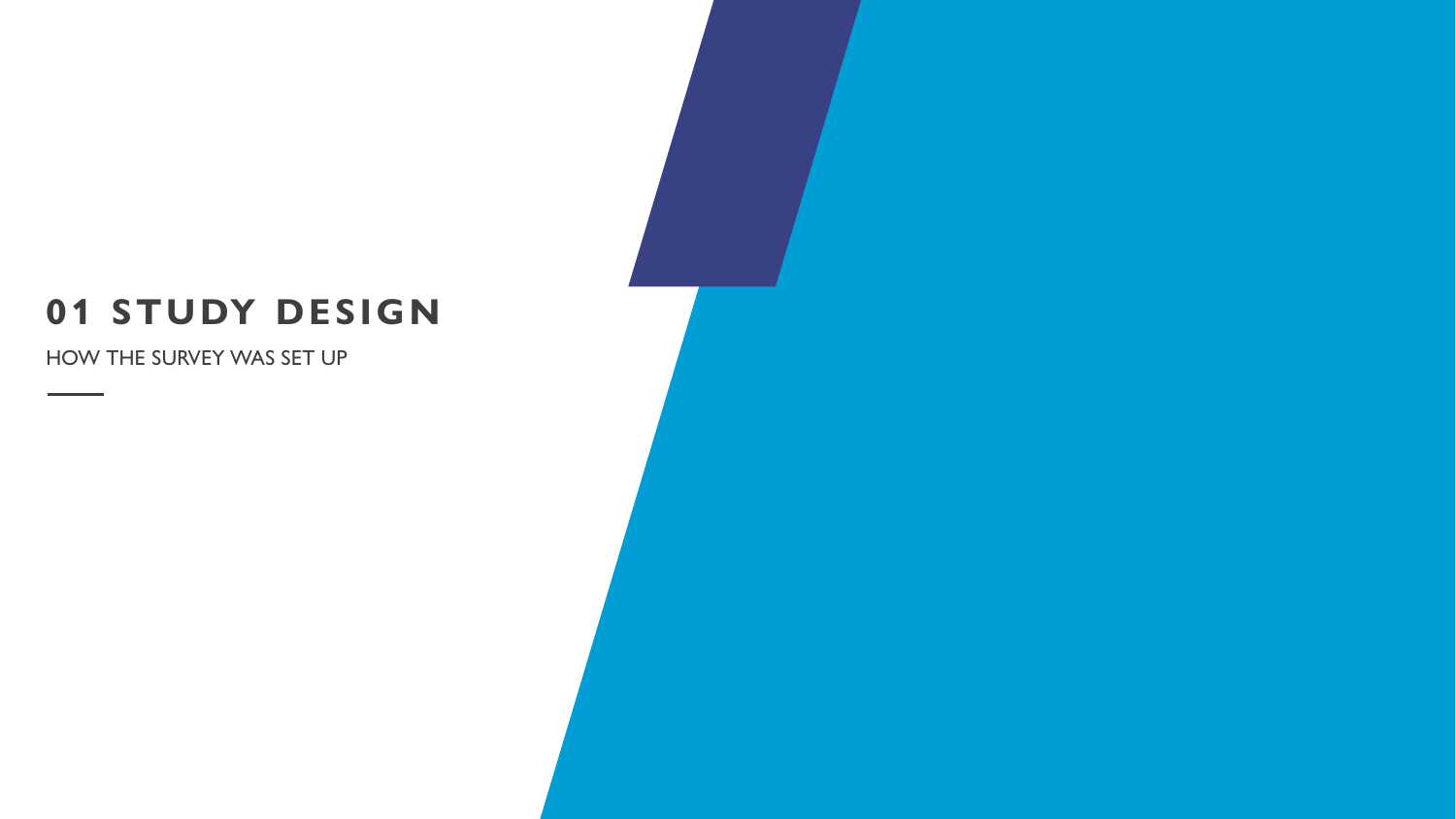#### **STUDY DESIGN**



- **13 participants II 13 evaluations**
- **E** Computer Aided Web Interviews (using the online tool Survio)
- **EX Contacts (e-mail address) delivered by RFCs**
- 45 invitations sent
- Field Phase:  $26<sup>th</sup>$  August to  $8<sup>th</sup>$  October 2021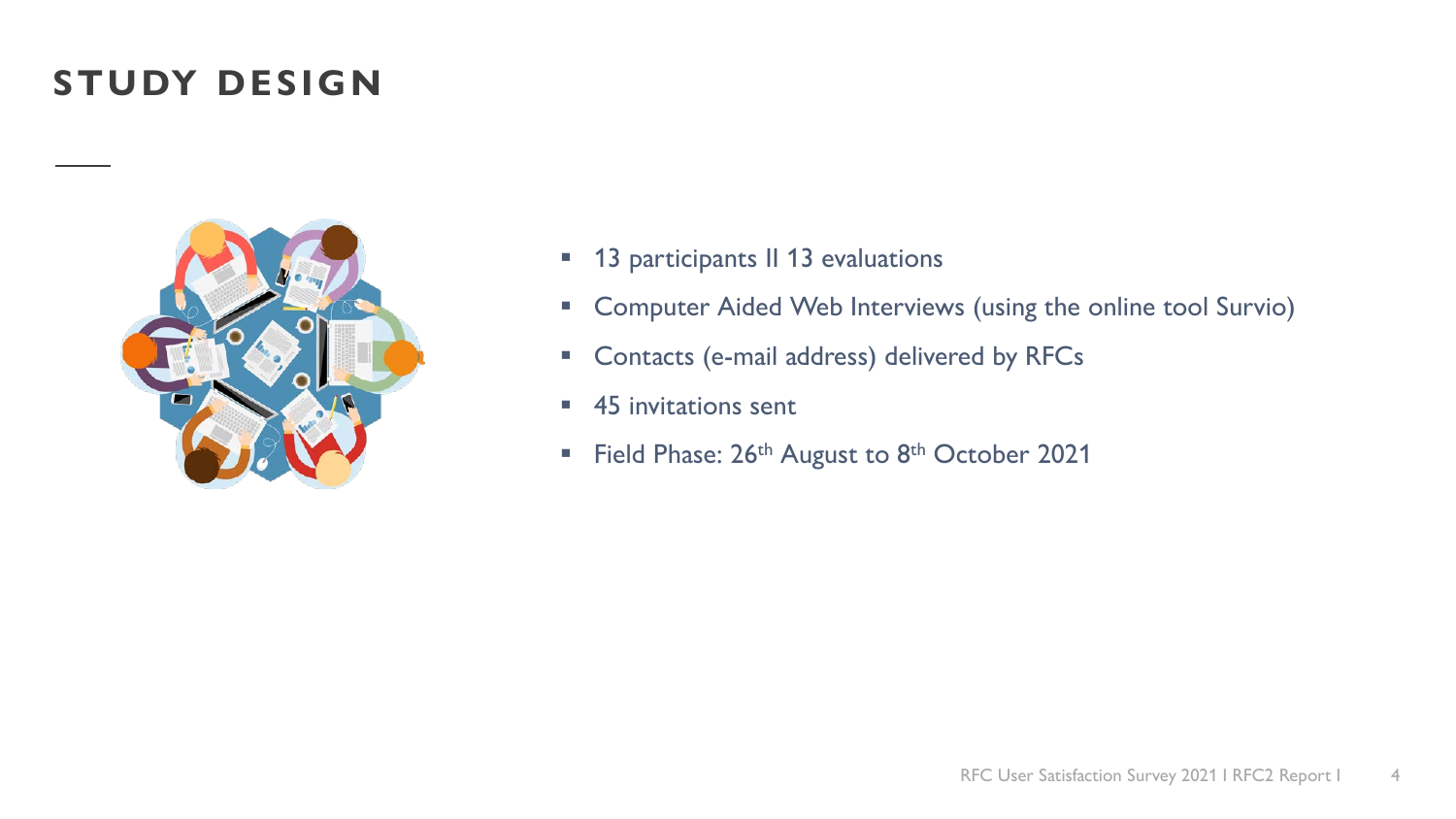# **SATISFACTION & PARTICIPATION**

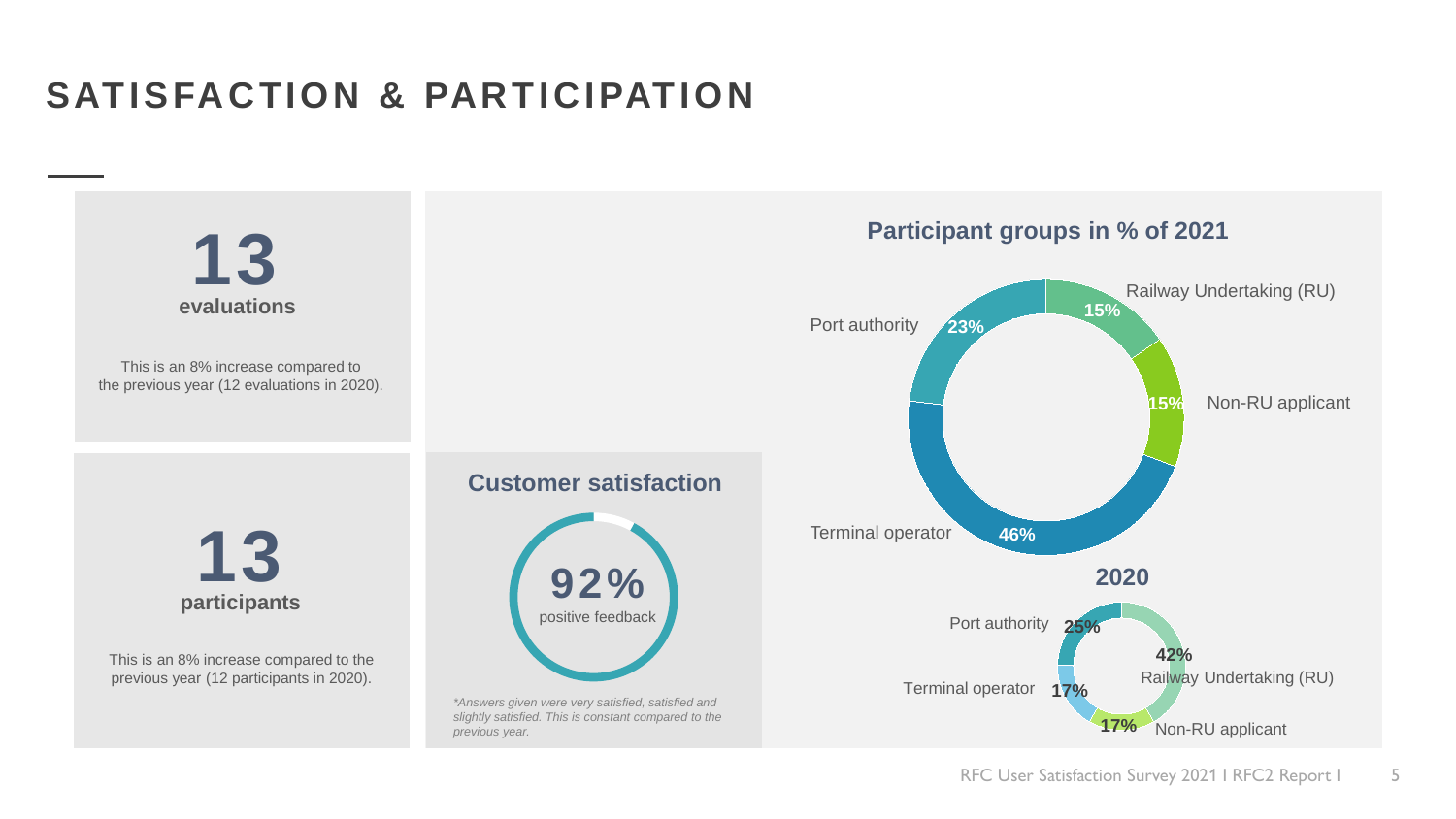# **RESPONSE RATE**

Compared to the previous year 45 **Invitations CORRIDOR Evaluations Total 13** (+1) 2020 **13 2021** RUs/non-Rus 4 Terminals/Ports 9 **13** 12 Invitations sent  $45$   $(+2)$ **Response rate overall 29%** (+1%)

Invitations vs. Evaluations ratio Number of participants 2020 vs. 2021

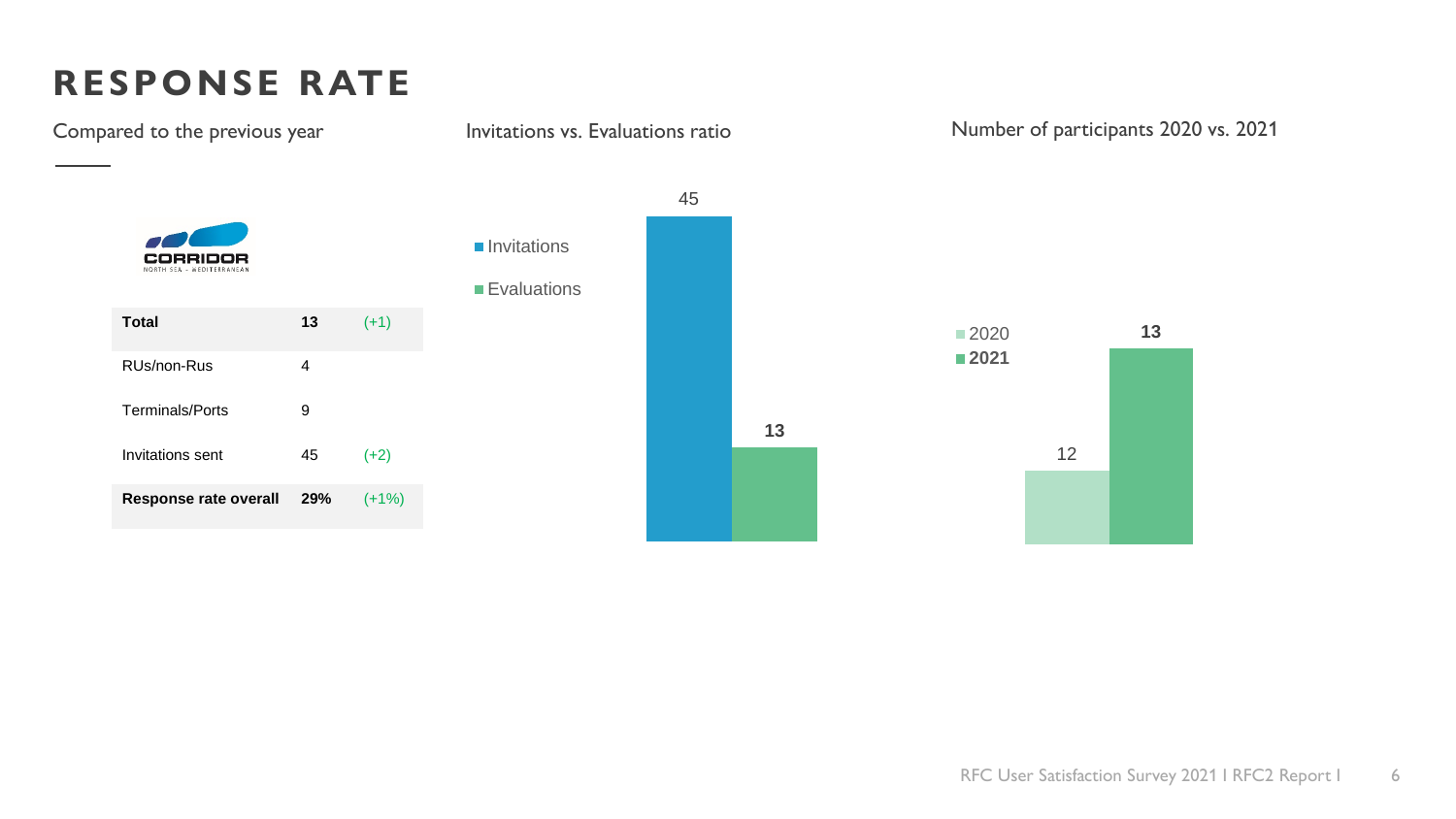#### **02 SATISFACTION WITH RFC 2**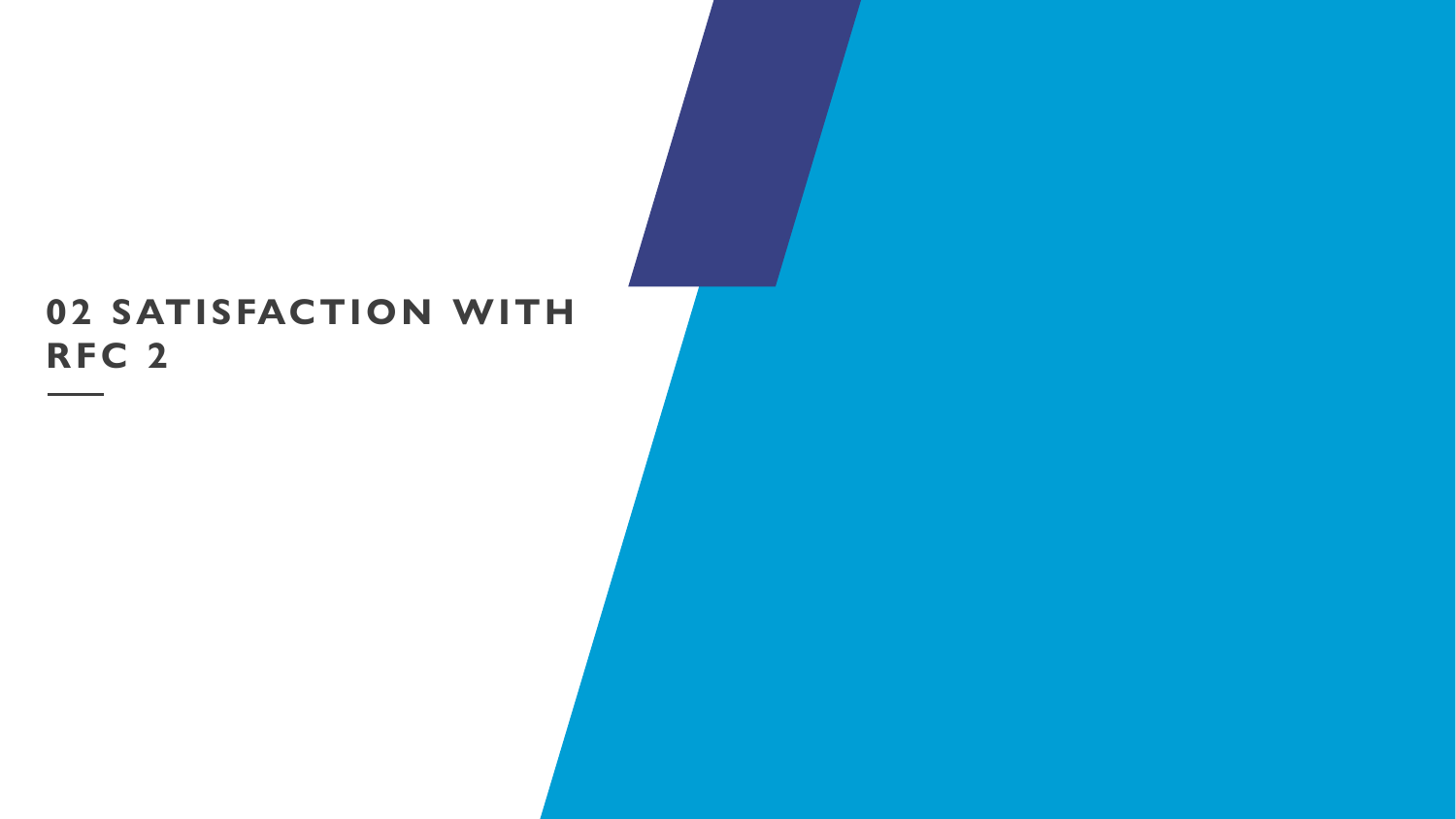#### **INTRODUCTION**

The RFC USS 2021 is based on the relaunched version from 2020 which was optimized to better suit the needs of the invitees and the RFC Network. Only the annual and RFC-specific questions were changed to be up to date focusing on current topics. To stay comparable to the past surveys, the general questions covered the same topics.

Though this new survey does focus on concrete proposals for improvement. The participant could answer each topic with 'generally satisfied' or/and would appreciate improvement in … (select certain concrete measures). Also, in the survey each topic offered the opportunity to give an open answer under 'other'. Therefor the participants were able to communicate their opinion even better to the RFC Network. The percentage indicates what percentage of participants think that topic needs improvement.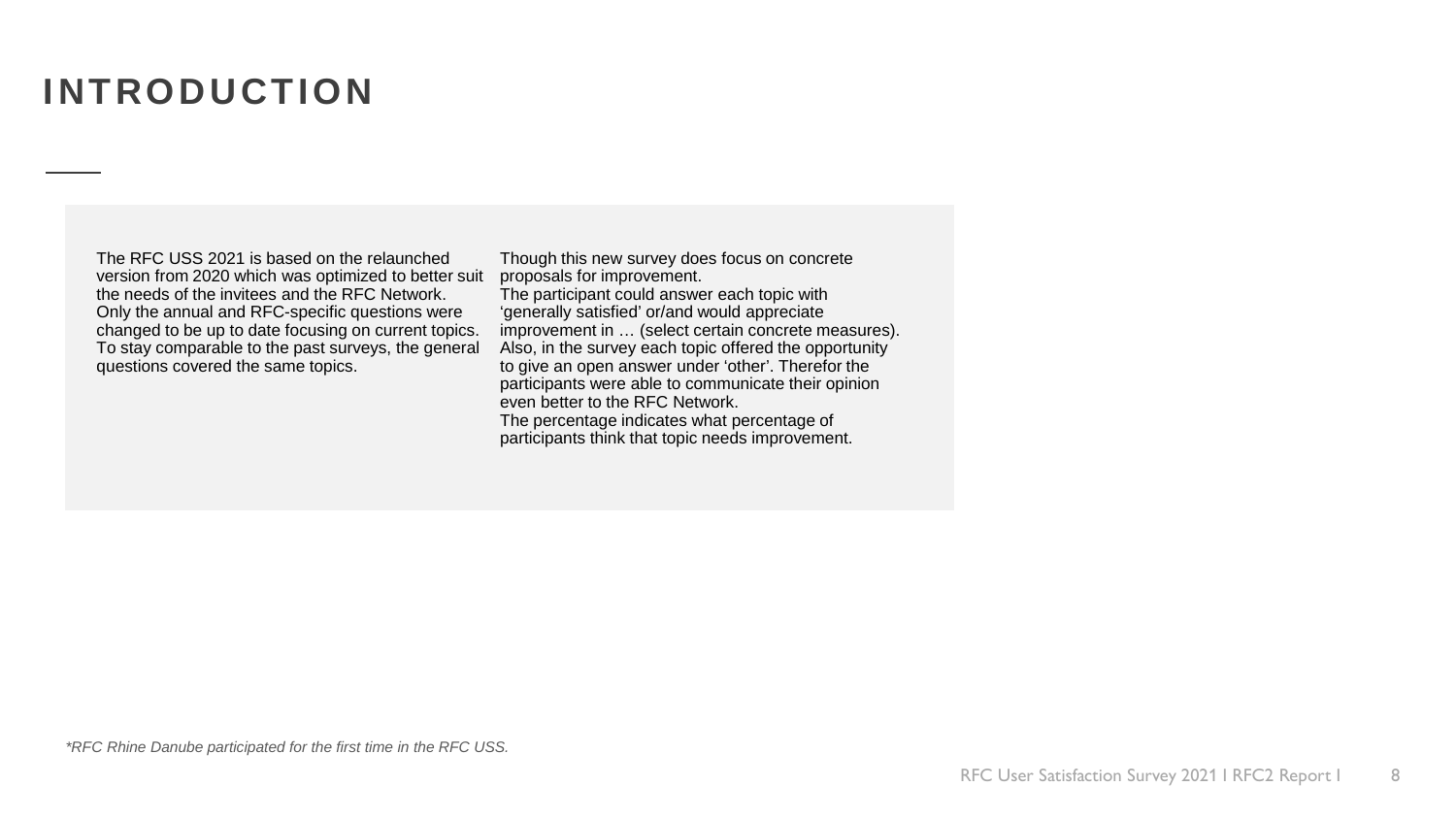### **SATISFACTION WITH RFC 2**

- » Overall, how satisfied are you as a user of the RFC?
- » Answered by: RUs/non-RUs, Terminals/Ports
- $\gg$  sample size = 13



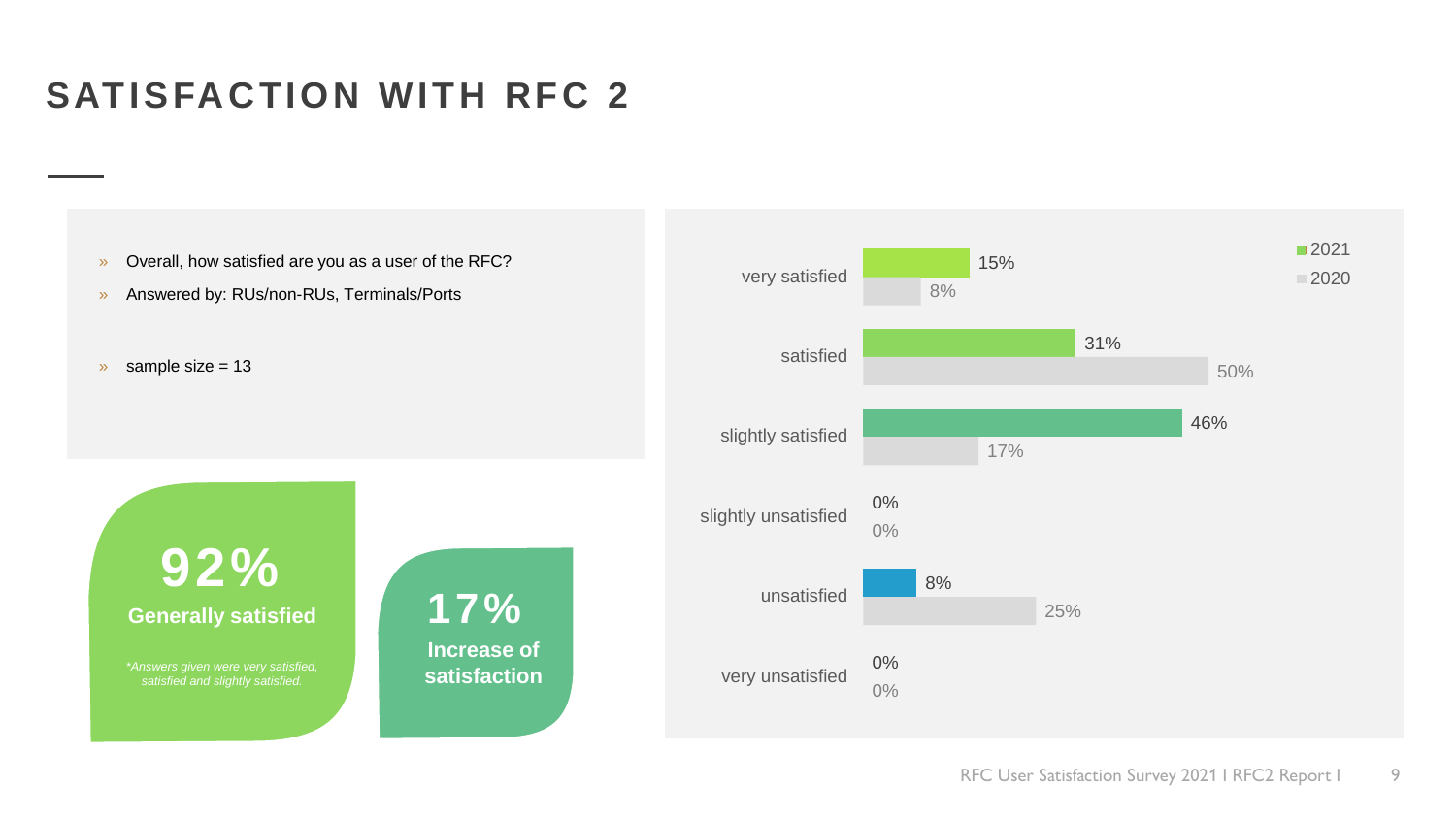# **WISH FOR IMPROVEMENT IN INFRASTRUCTURE**

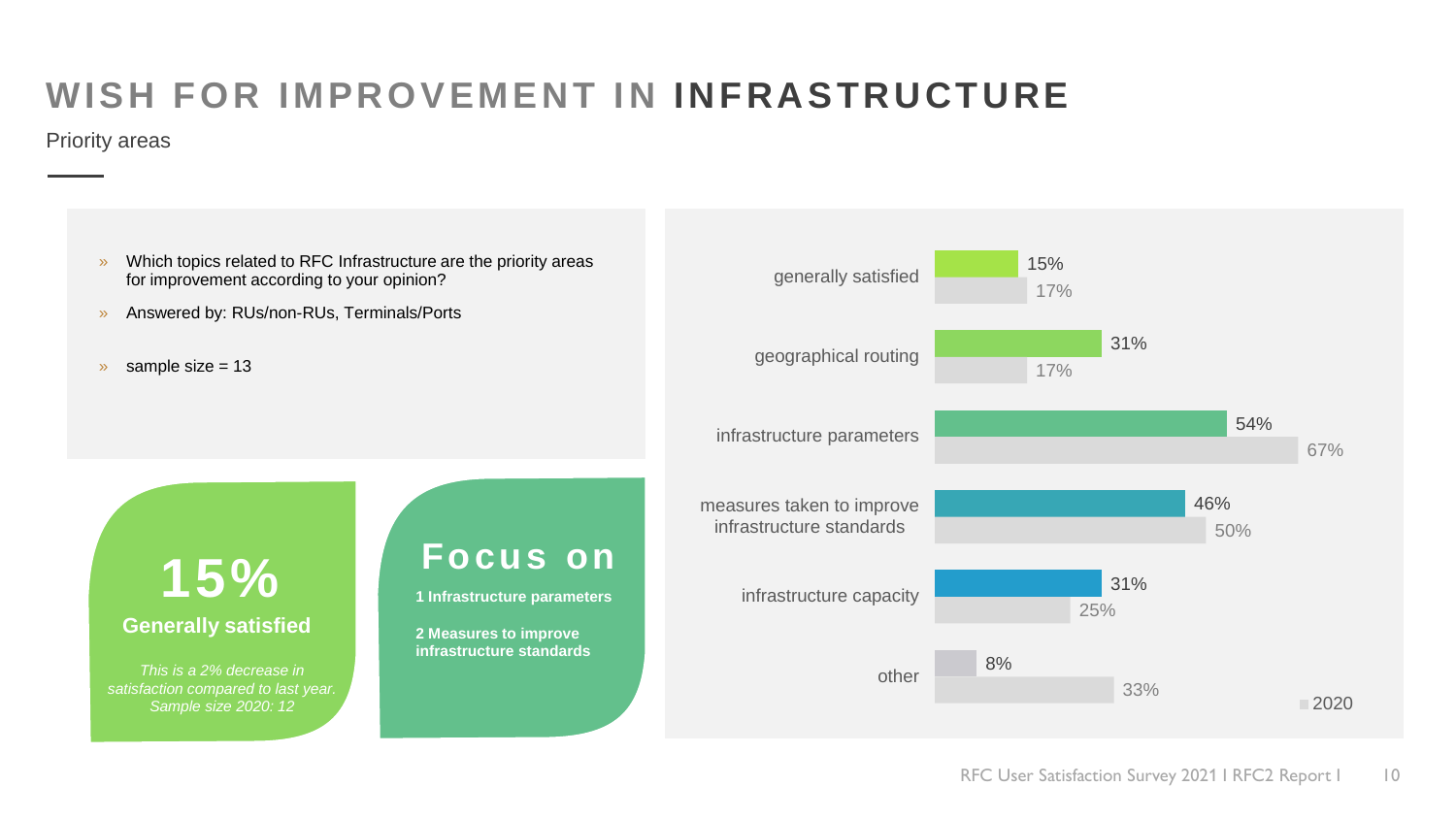## **WISH FOR IMPROVEMENT IN TCR**

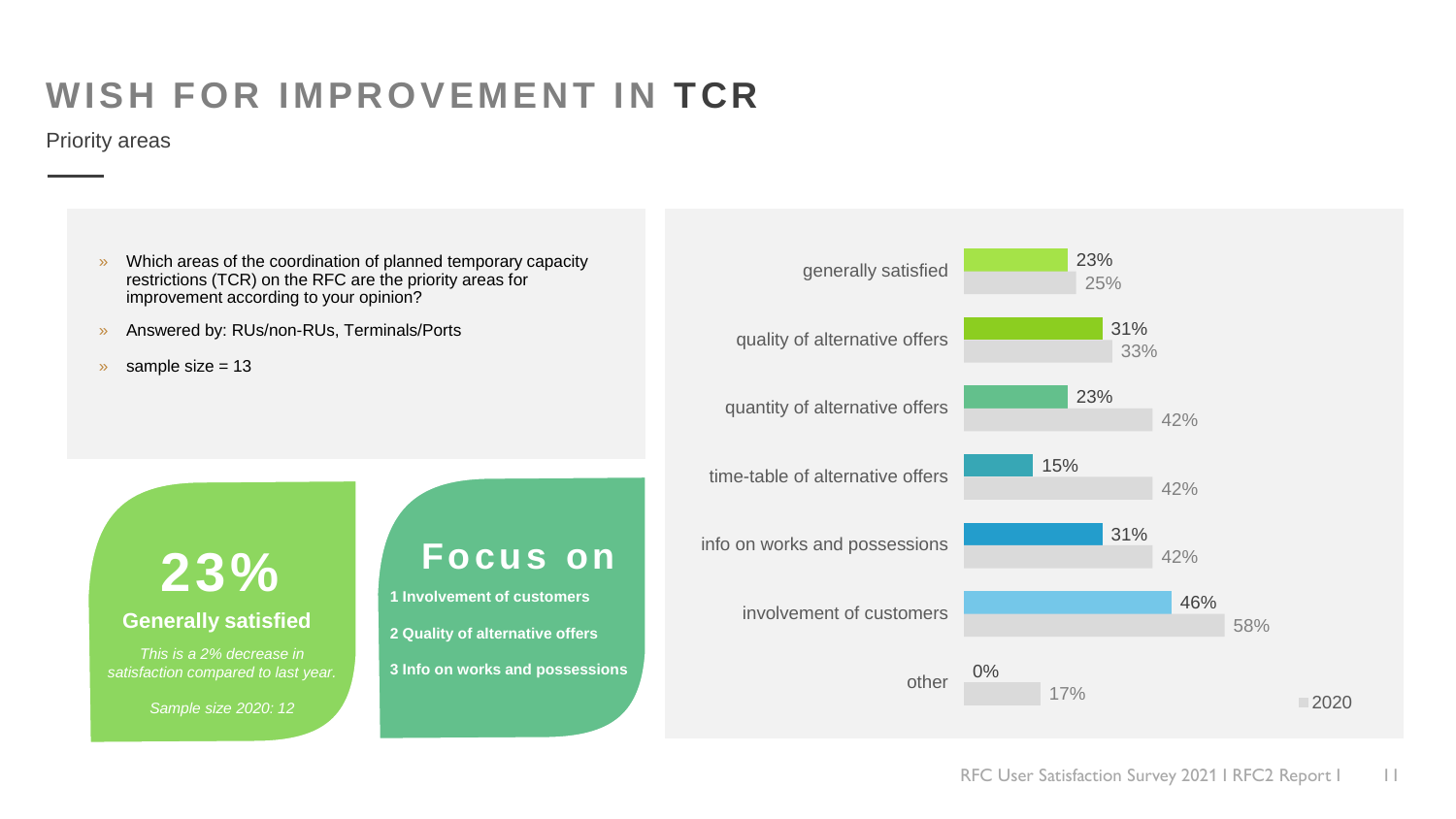## **INVOLVEMENT IN CAPACITY REQUESTS VIA THE C-OSS**



- » Which topics related to RFC Infrastructure are the priority areas for improvement according to your opinion?
- » Answered by: RUs/non-RUs
- $\gg$  sample size = 4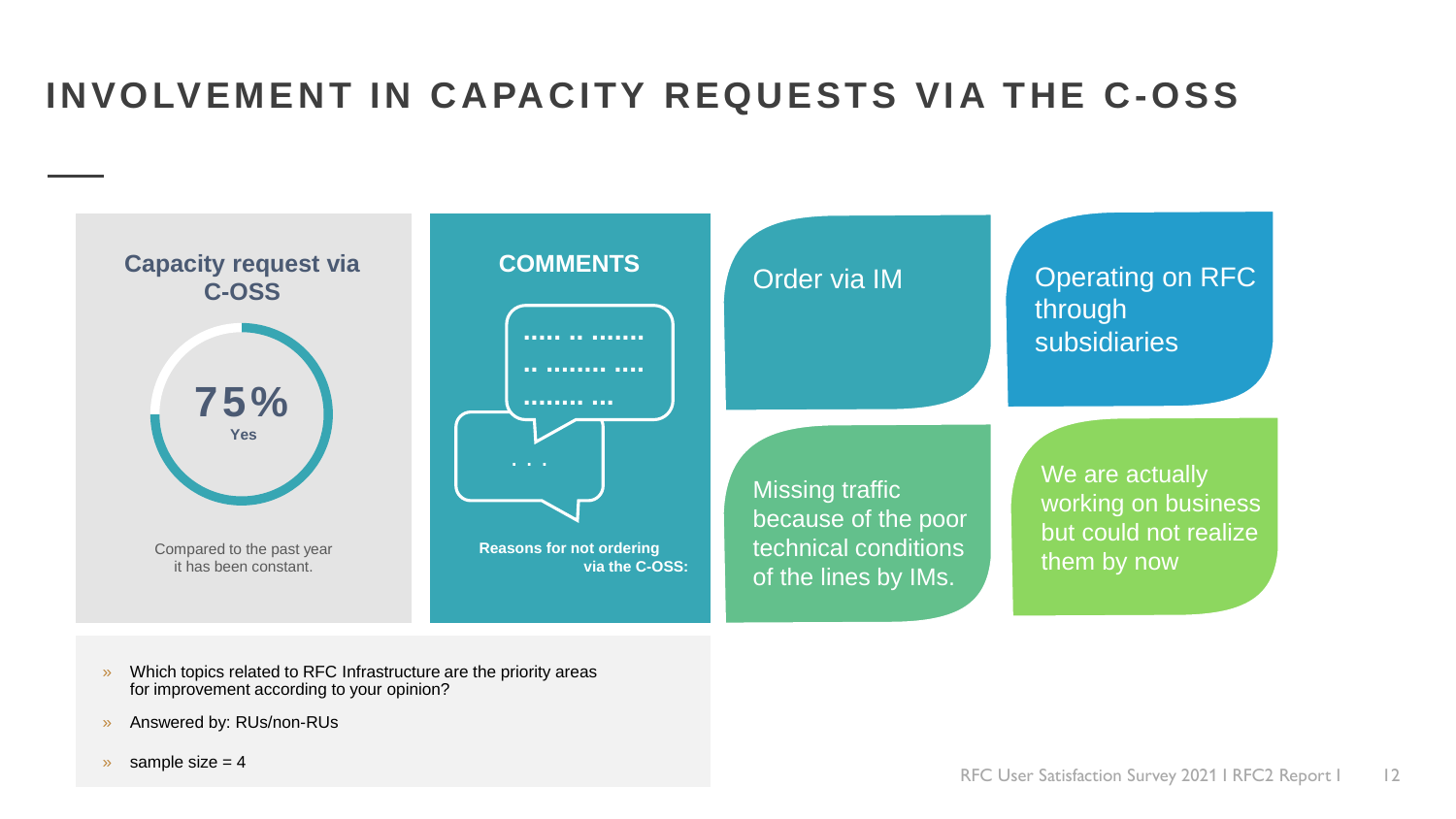# **WISH FOR IMPROVEMENT IN RFC COMMERCIAL OFFER**

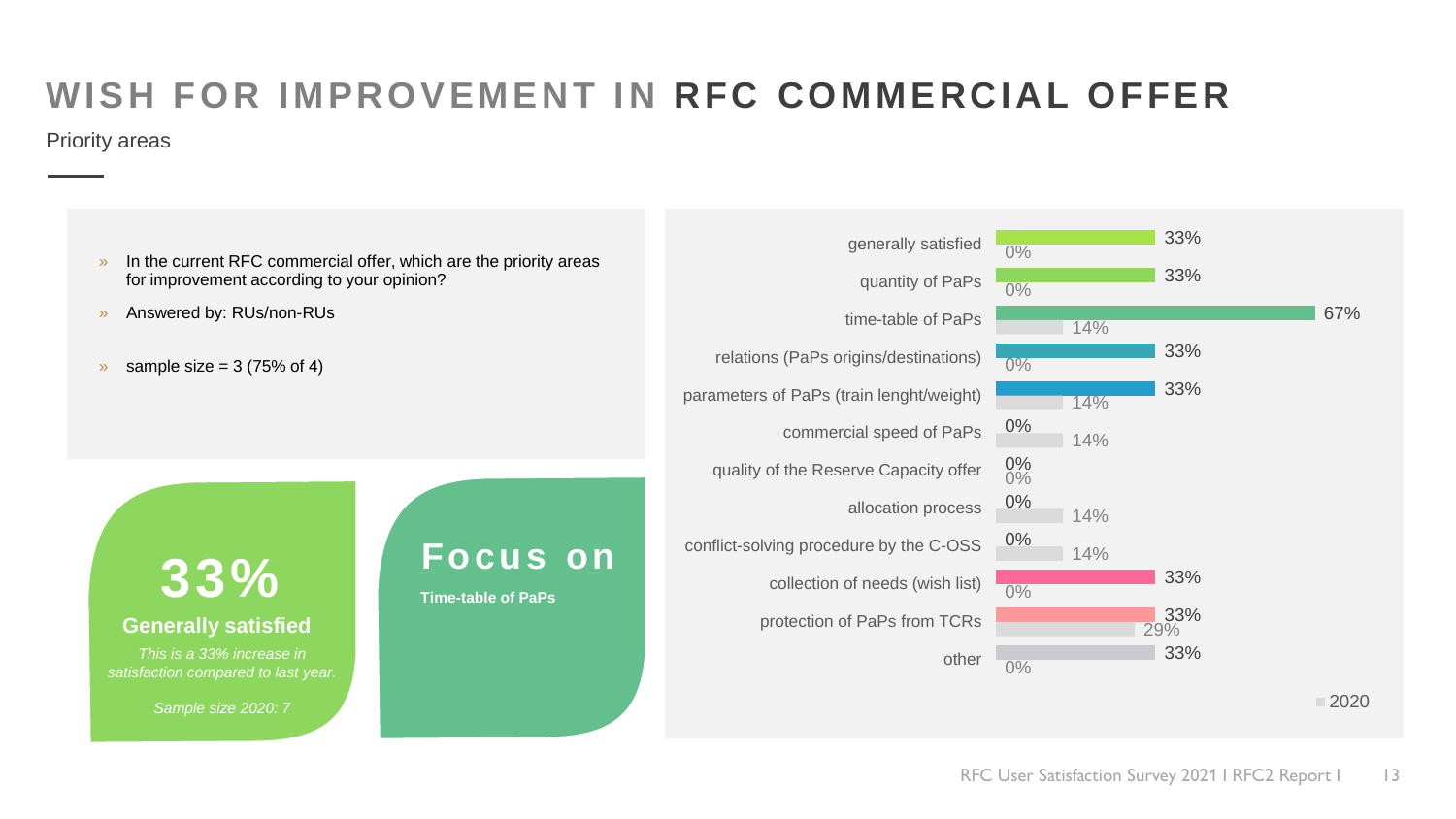### **WISH FOR IMPROVEMENT IN TPM**

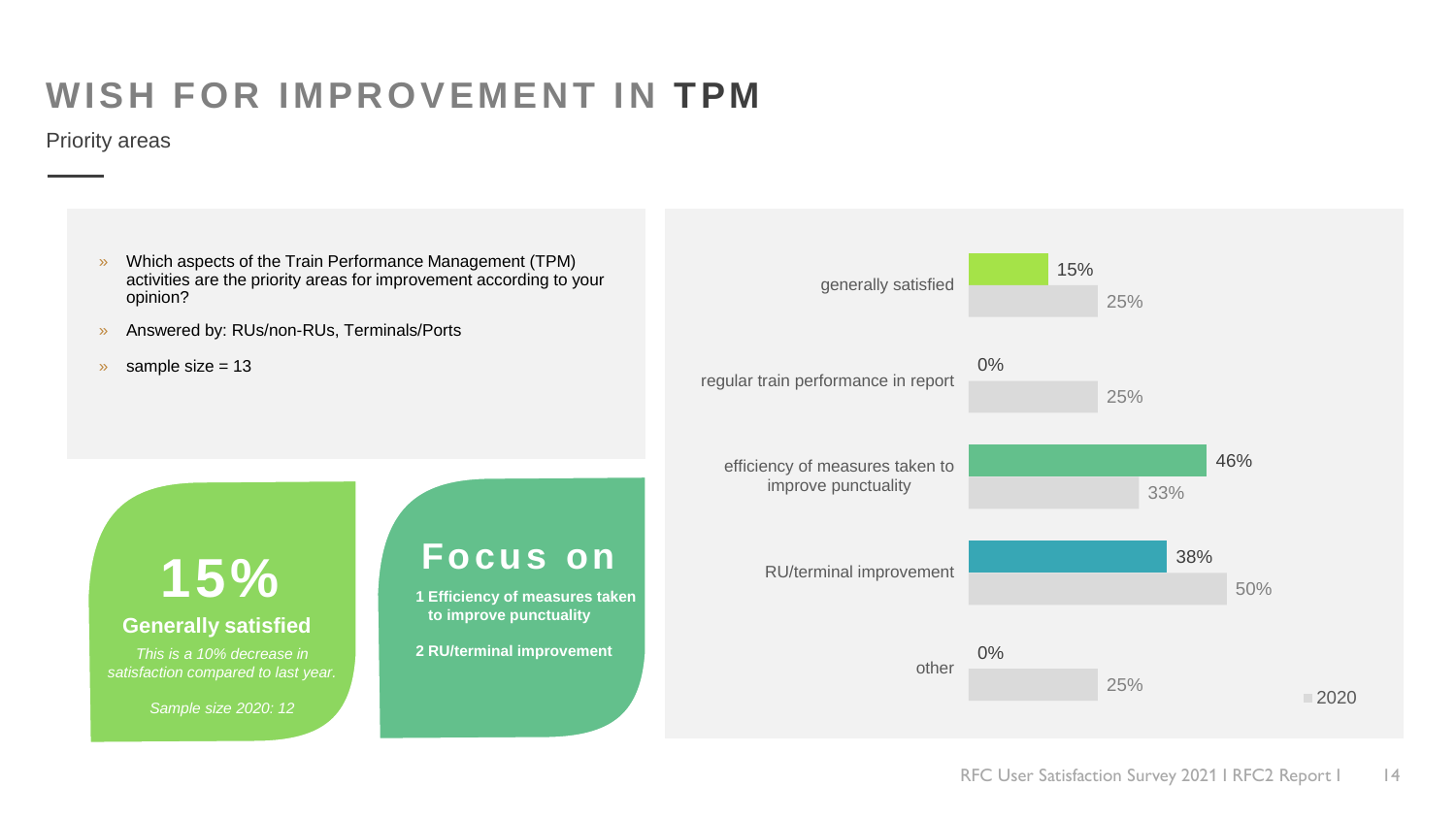### **WISH FOR IMPROVEMENT IN ICM**

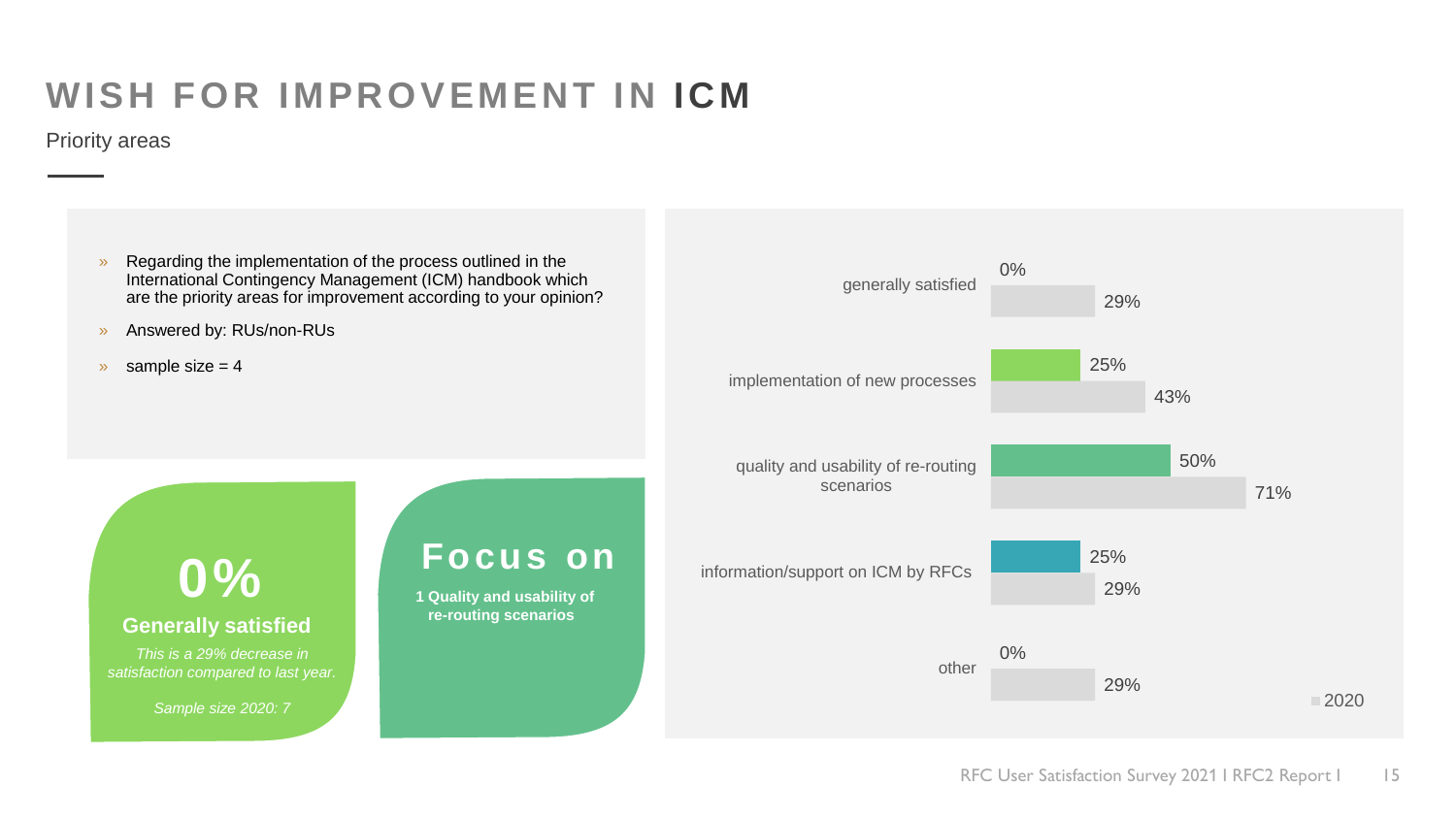# **WISH FOR IMPROVEMENT IN RU/TERMINAL ADVISORY GROUP**

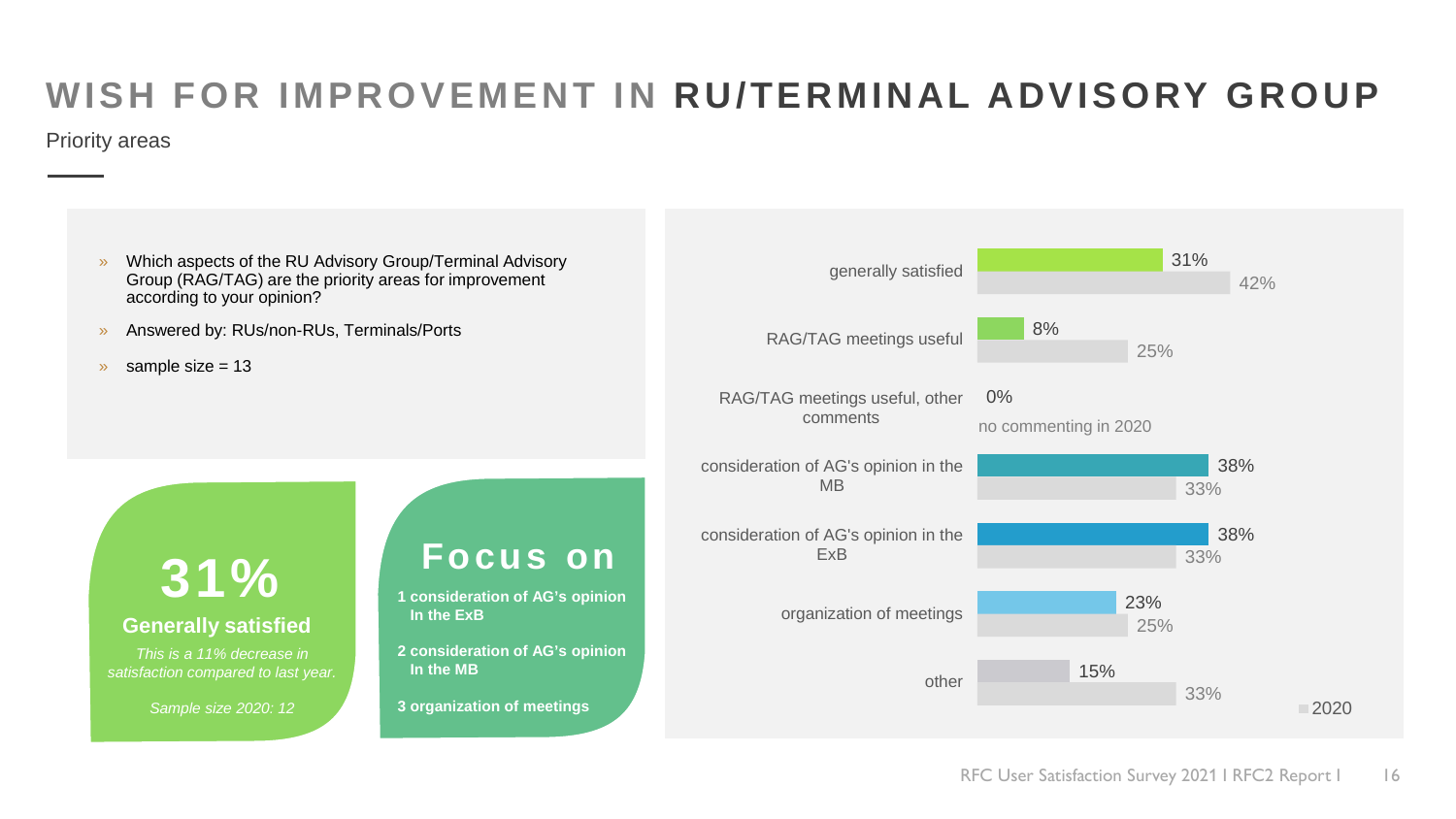### **COMPANY PARTICIPATION IN RAG TAG MEETINGS**



- » Does your company regularly attend RAG/TAG meetings?
- » Answered by: RUs/non-RUs , Terminals/Ports
- $\sqrt{ }$  sample size = 13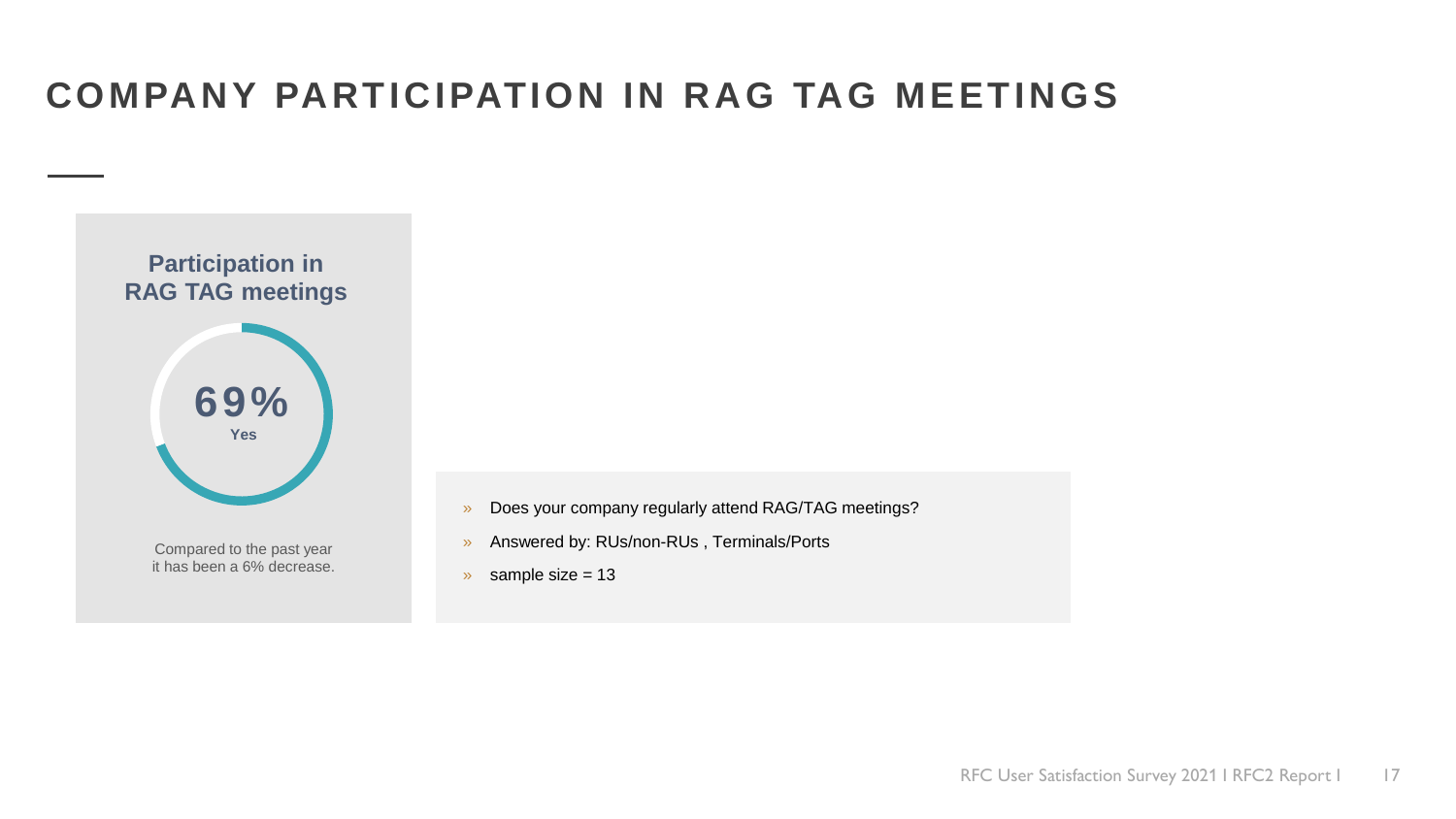# **WISH FOR IMPROVEMENT IN COMMUNICATION SERVICES**

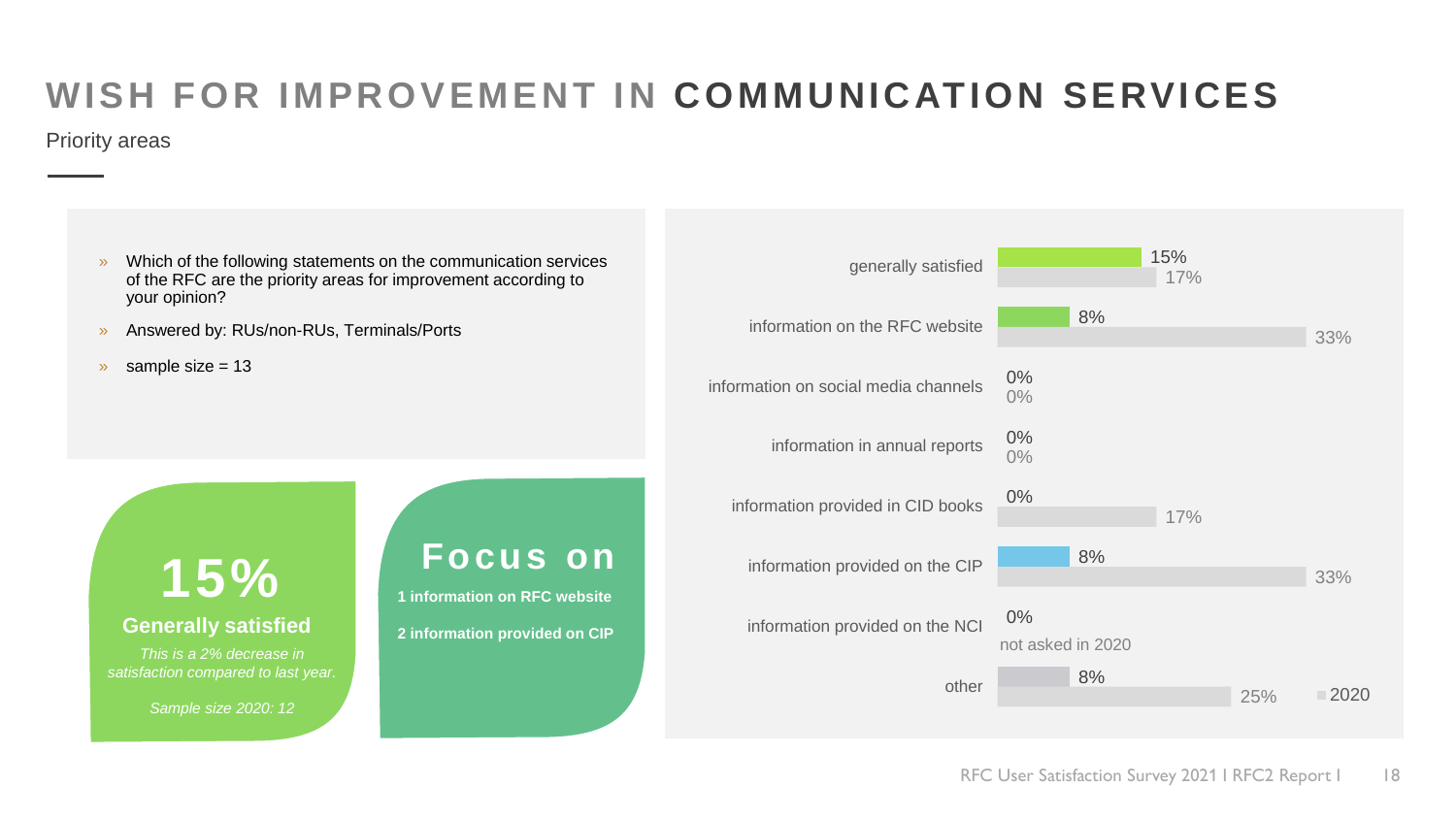# **SATISFACTION WITH SUPPORT DURING PANDEMIC**

RFC-specific question

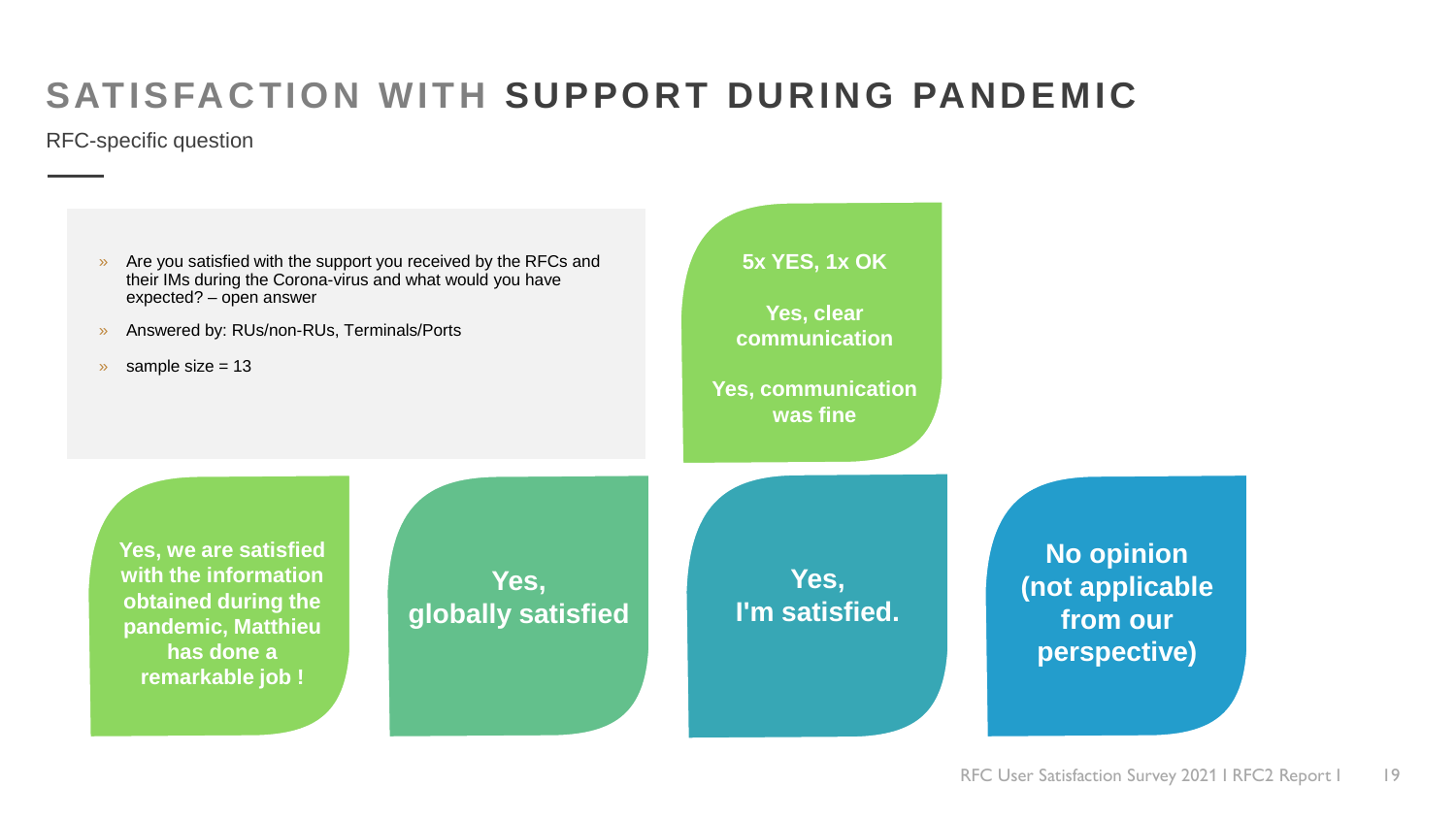# **WISH FOR IMPROVEMENT IN PERFORMANCE**

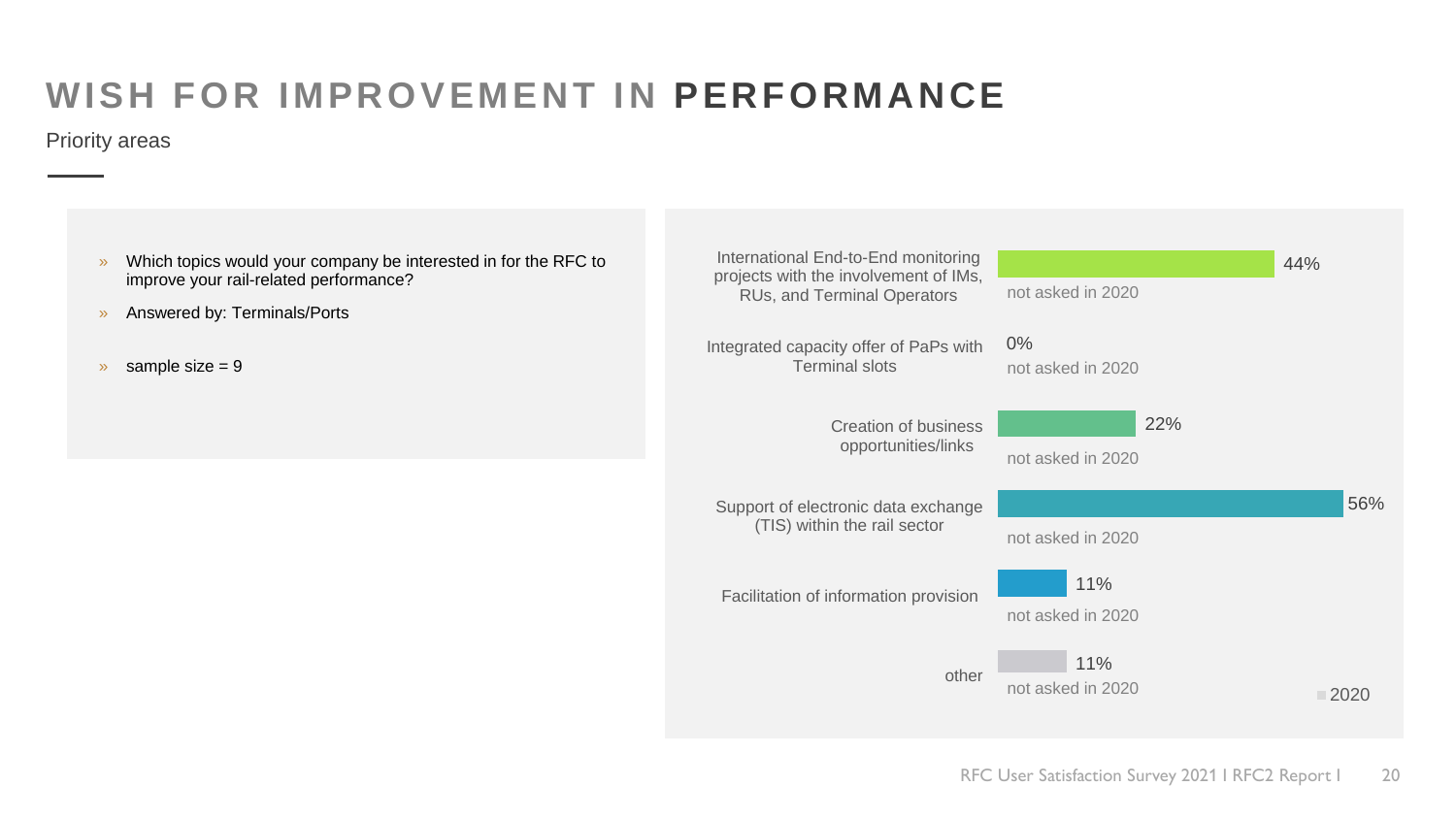#### **WISH FOR IMPROVEMENT IN CIP**

Current topic 1: Customer Information Platform (CIP)

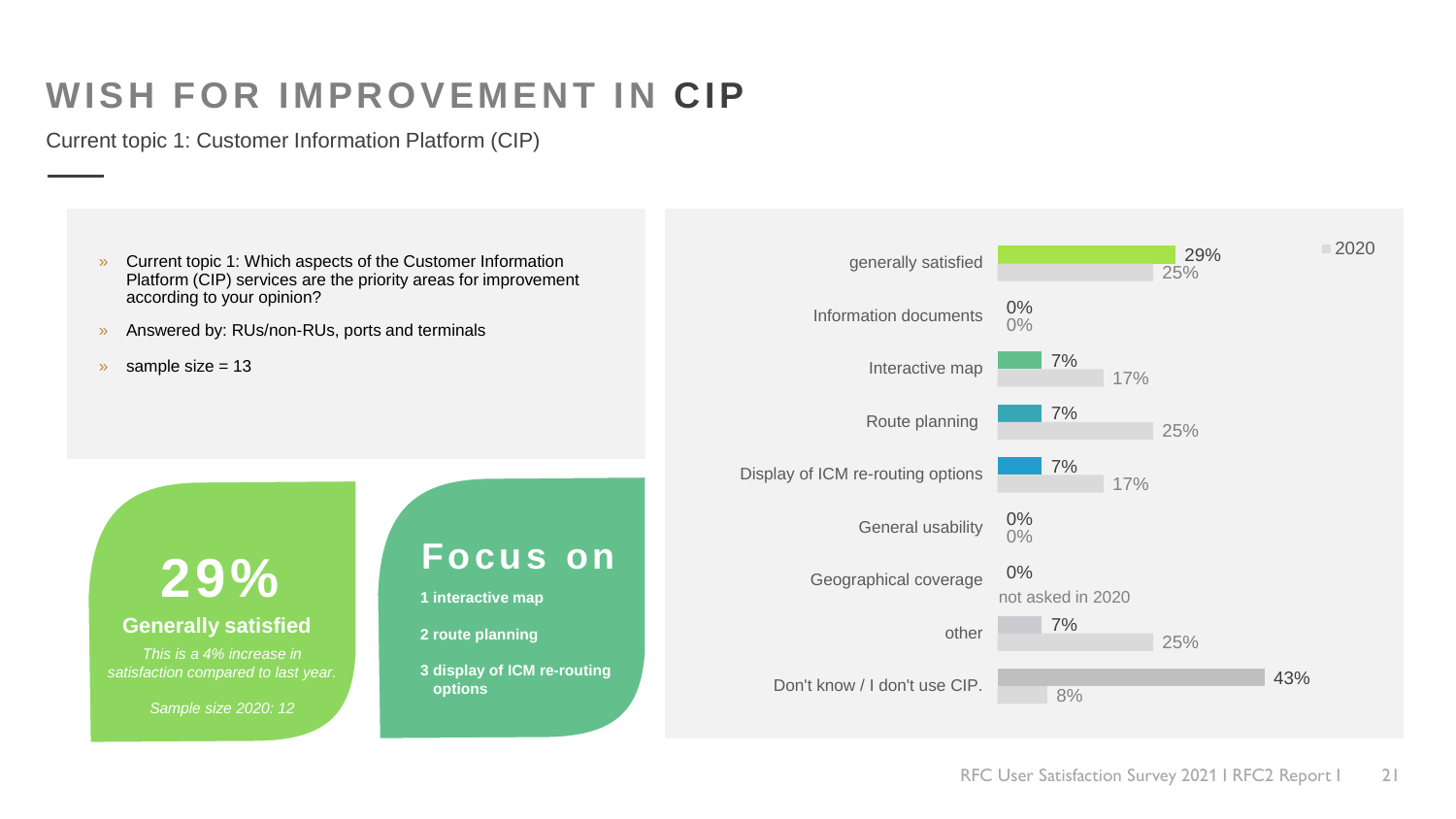# **CAPACITY BOTTLENECKS ALONG THE RFC - A**

Current topic 2: asked to RUs/Non-RUs

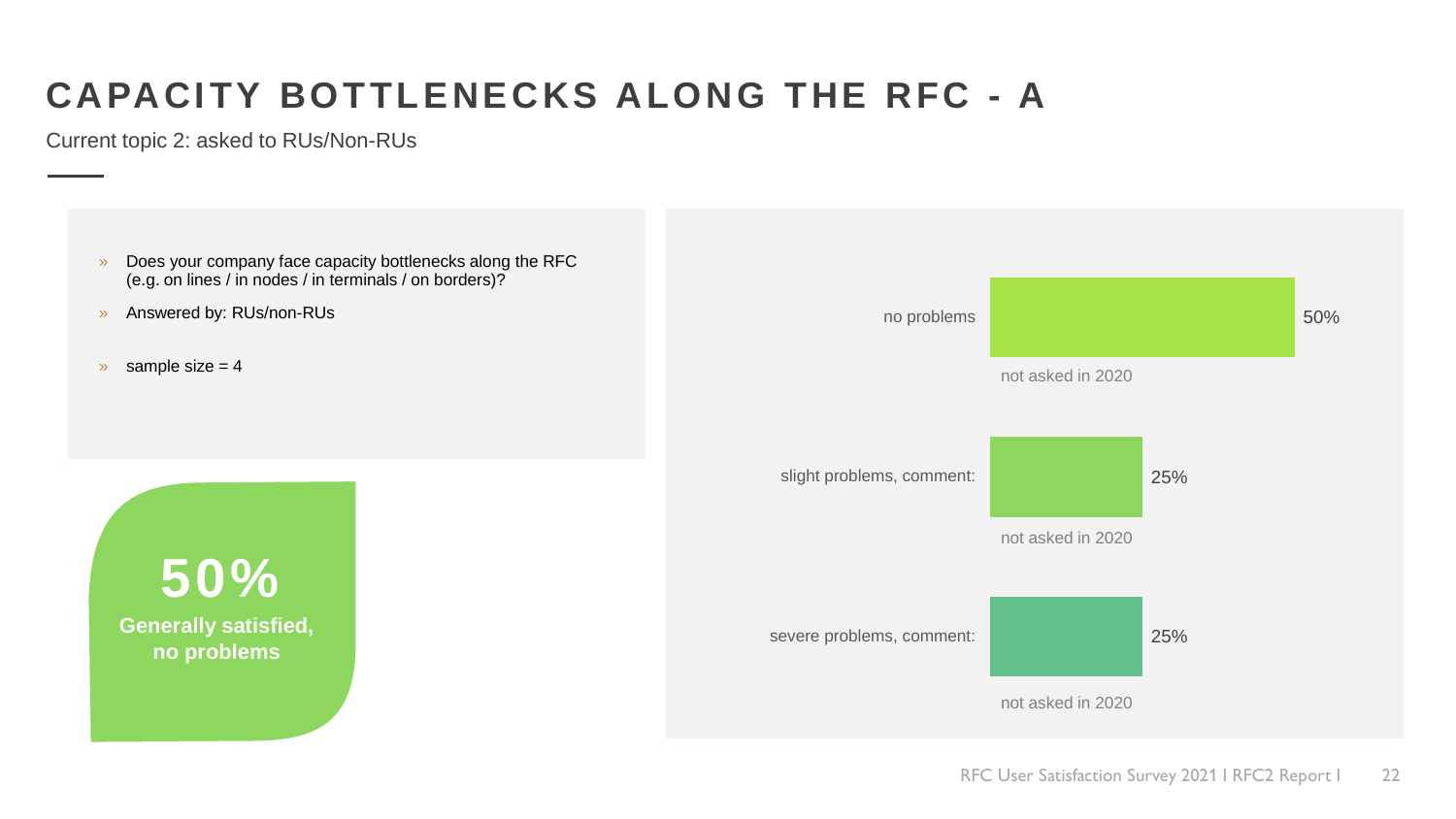# **CAPACITY BOTTLENECKS ALONG THE RFC - B**

Current topic 2: asked to ports and terminals

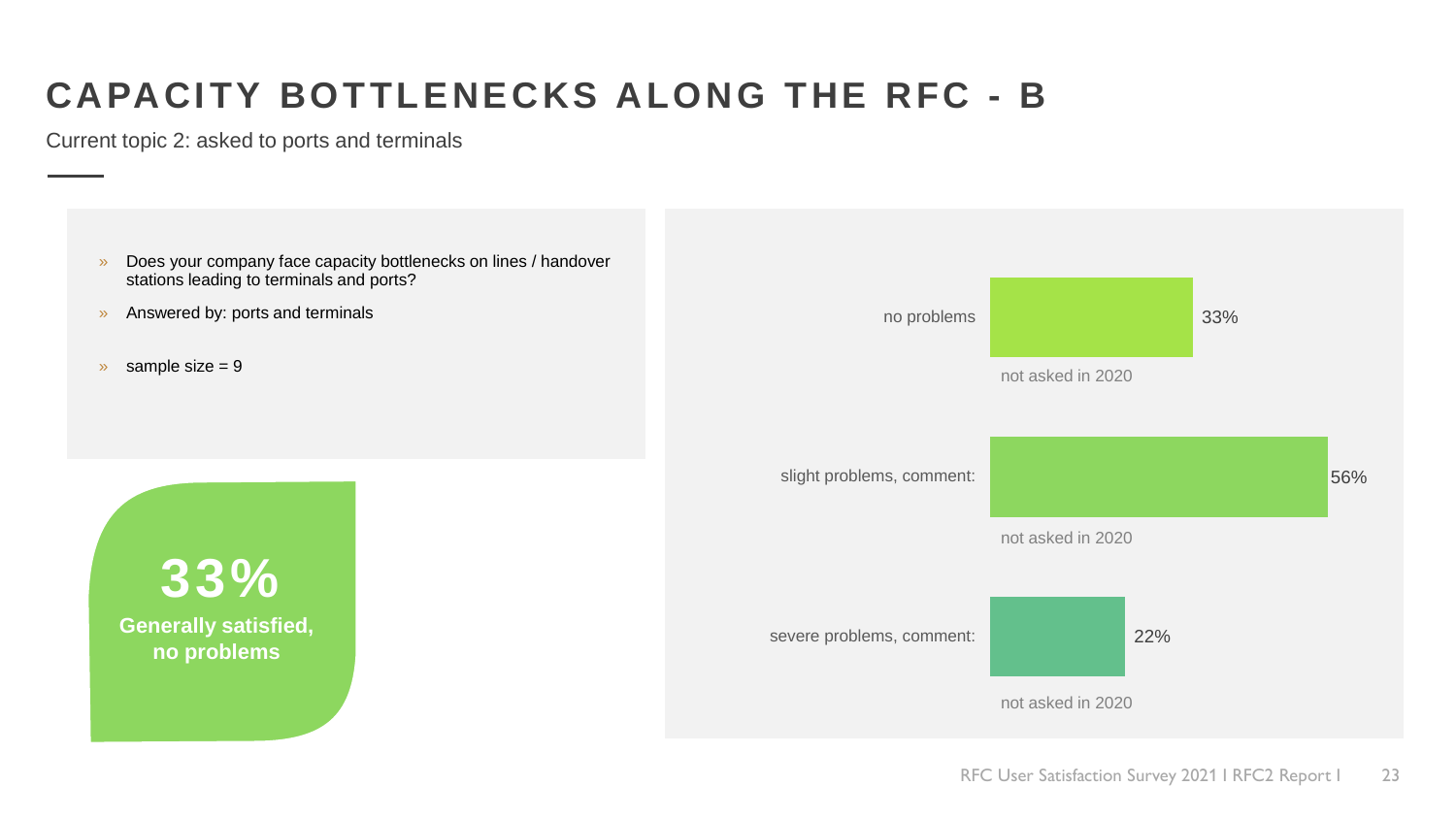#### **03 SAMPLE DESCRIPTION**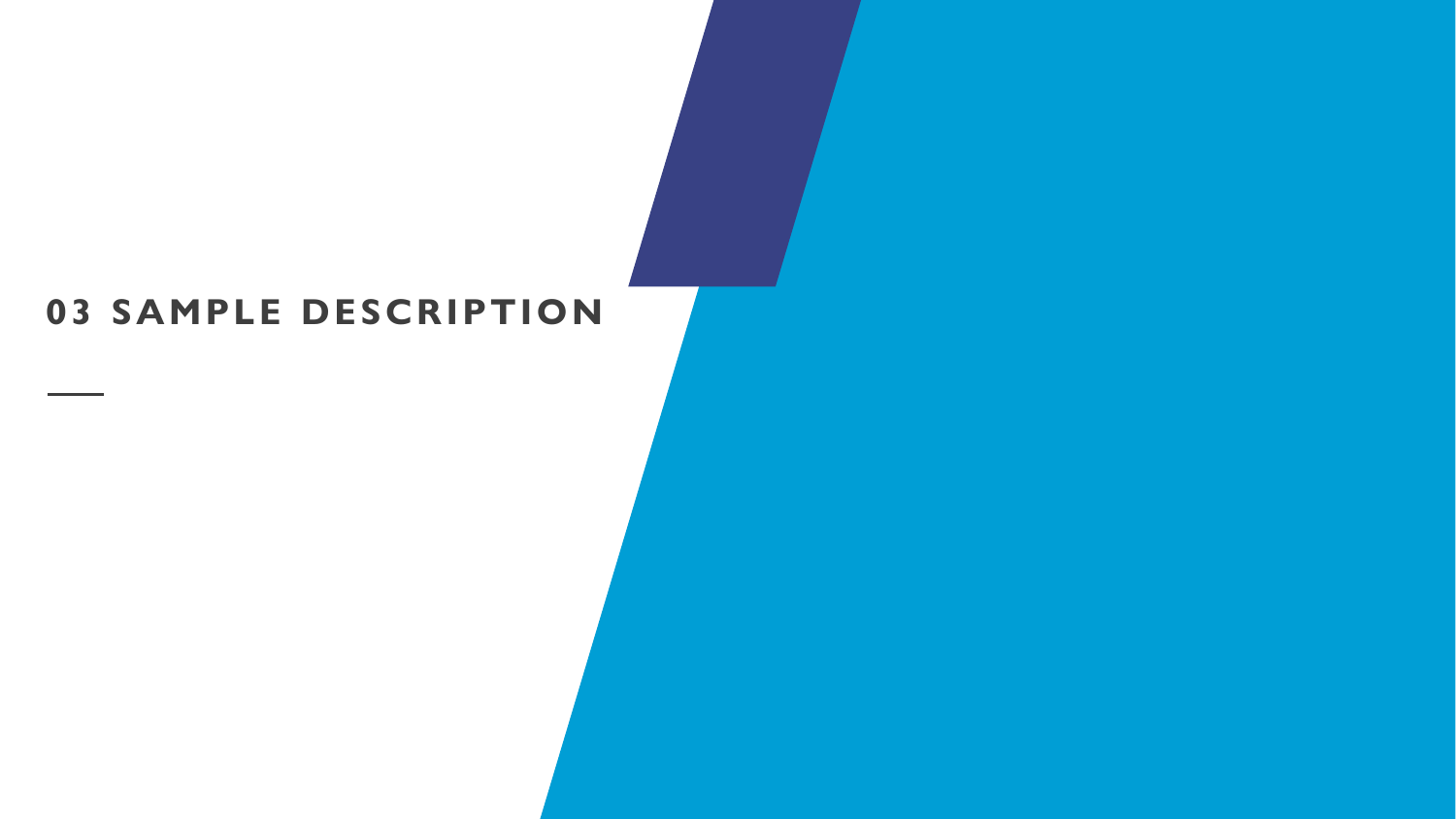# **SAMPLE DESCRIPTION**

Target group



» "To which of the following type of target groups does your company belong?"

- sample size = 15; 13;
- » One respondent is counted multiple times if his/her organization uses multiple corridors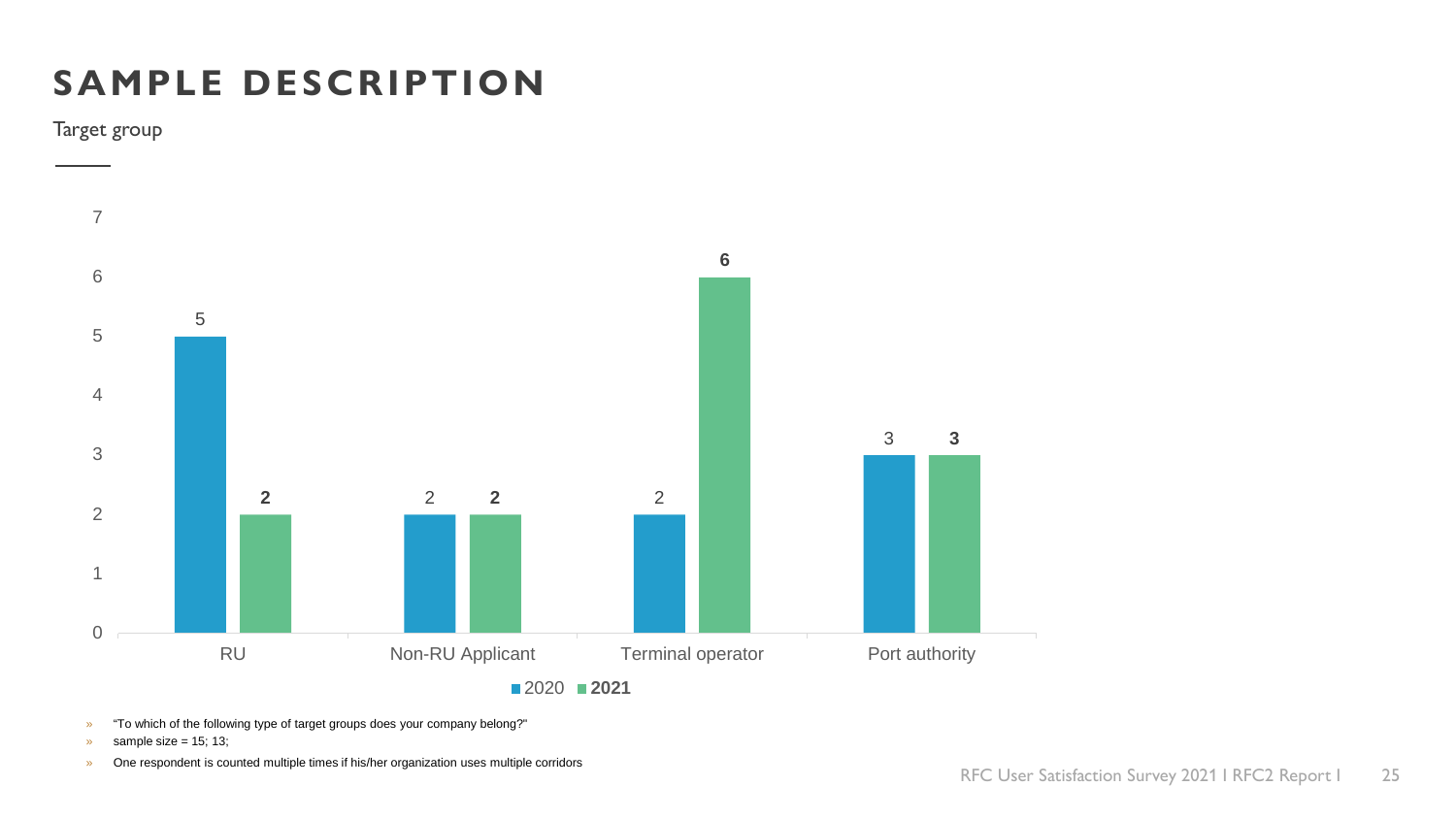# **04 SUMMARY**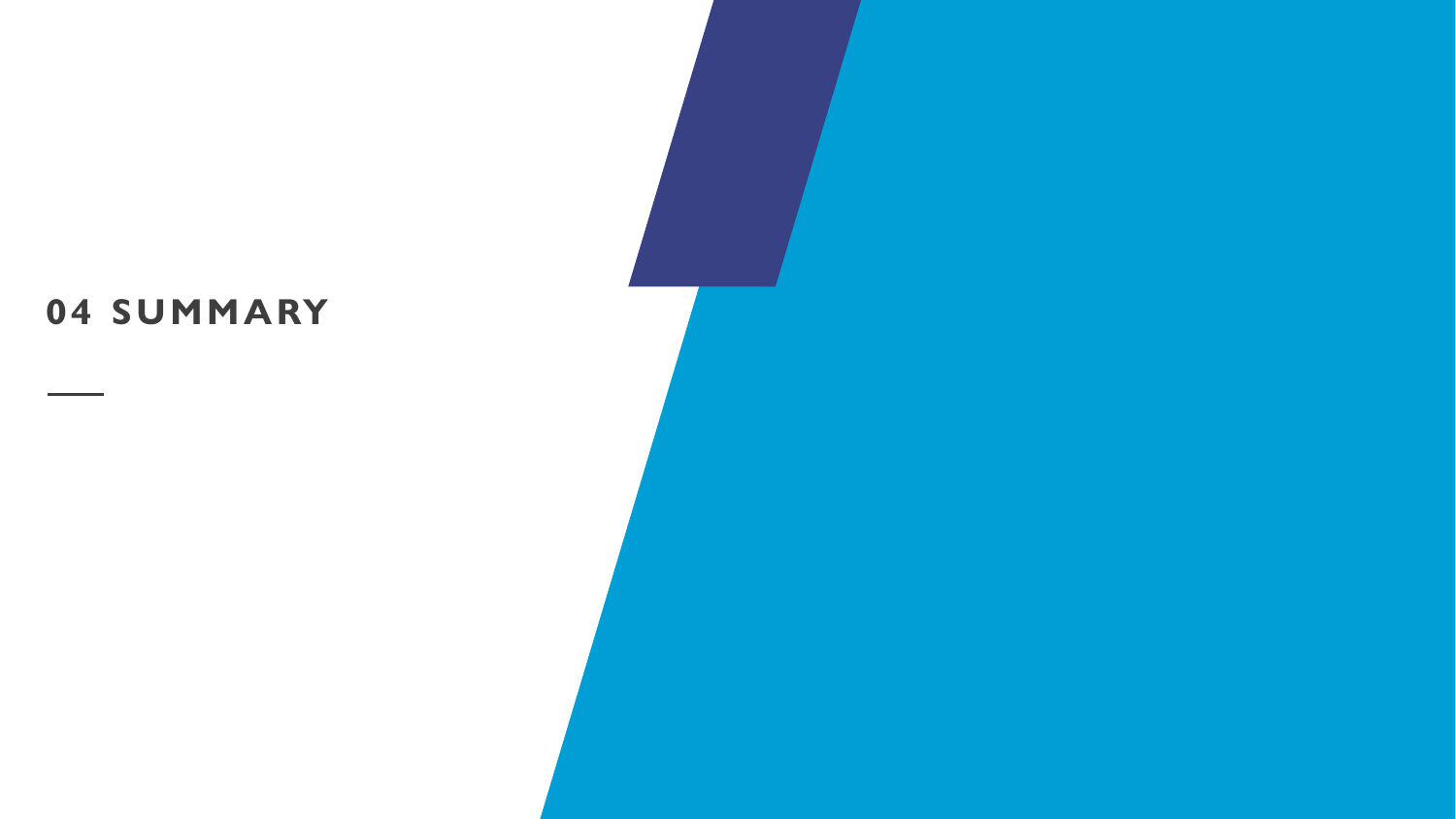# **SUMMARY – SATISFACTION RATING**

All respondents

- 
- » This question was not asked in all topics of the survey
- » Answered by: RUs/non-RUs, Terminals/Ports
- » Different sample sizes on every topic

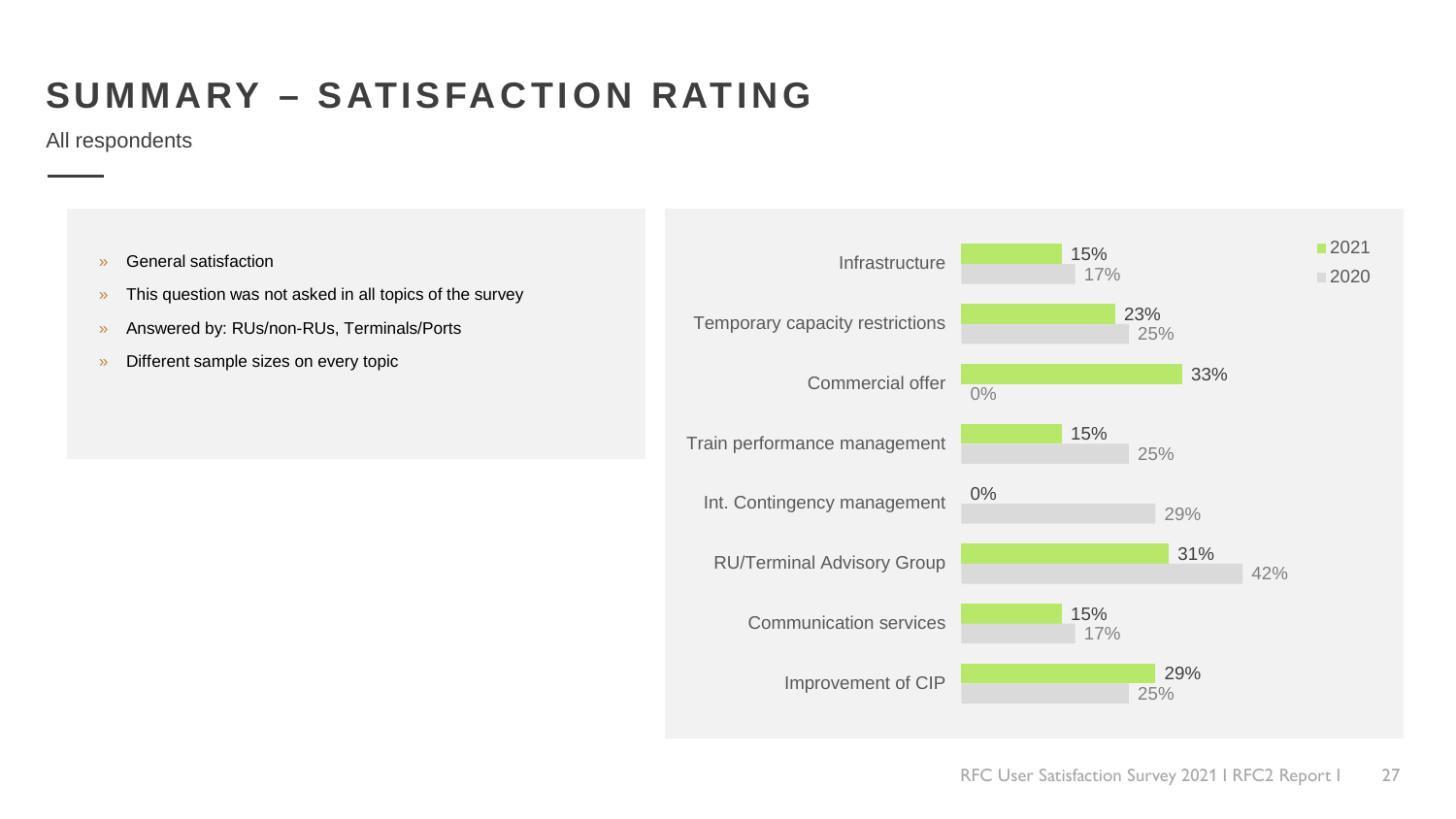#### **SUMMARY – WISH FOR IMPROVEMENT**

#### All respondents

» Focus topics chosen